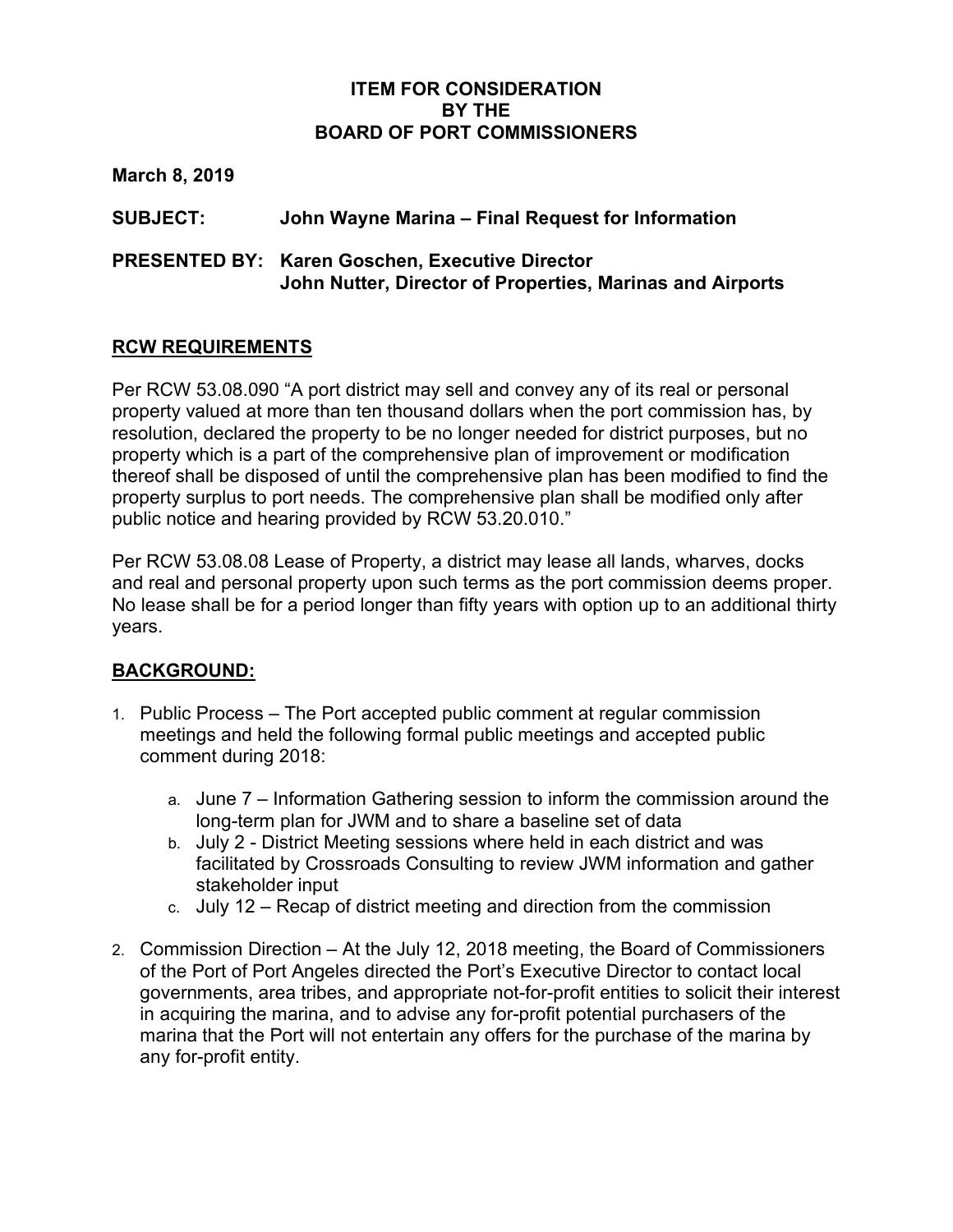- 3. Commission Direction At the December 11, 2018 meeting, the Commission and staff discussed next steps in the process. The direction was given to create a Request for Information (RFI) to solicit conceptual models for the future management and/or ownership of the marina that best meet the needs of the Port, community, and other stakeholders. That draft RFI is being presented today for review and comment by the Commission.
- 4. Commission Direction At the February 27, 2019 meeting, the draft RFI was presented to the Commission and public with a planned 2-week time period for stakeholders and interested parties to review and provide comment. The only comment received was from the Jamestown S'Klallam Tribe which provided a short narrative regarding tribal considerations which was incorporated into the document. The only other change was the addition of 3 additional objectives that responses should address. Those additional considerations are how the respondent would collaborate with the City of Sequim, The Jamestown S'Klallam Tribe, and how they would support the ecological health of Sequim Bay and the surrounding habitats.
- 5. Transparency The Port maintains a website for John Wayne Marina Public Information at <https://www.portofpa.com/385/John-Wayne-Marina-Public-Information> Documents, emails, and correspondence related to this process are posted there for review by any interested party.

# **ANALYSIS:**

This is an important decision that the Port will make, and all options should be looked at before selecting any option for further consideration. Given the level of community interest in the long-term plans for JWM, this process will be conducted in a slow, deliberate, and transparent manner.

Due to the following considerations, it is it is important to provide sufficient time for research, meetings and discussions to inform the due diligence process undertaken by interested parties:

- complexities of transactions that contemplate ownership changes or long-term facilities lease with third-party capital investments
- the importance of honoring John Wayne's initial gift and potential agreement to license or not-license the John Wayne name
- compliance with local and state shoreline regulations, ensuring public access
- outreach to stakeholders

### **RFI PROCESS**

1. Preliminary Presentation Due Date December 10, 2019: This due date has been set several months into the future so that interested parties can plan accordingly and not be rushed through their process. All interested parties should be given time to perform their due diligence to support the development of a conceptual